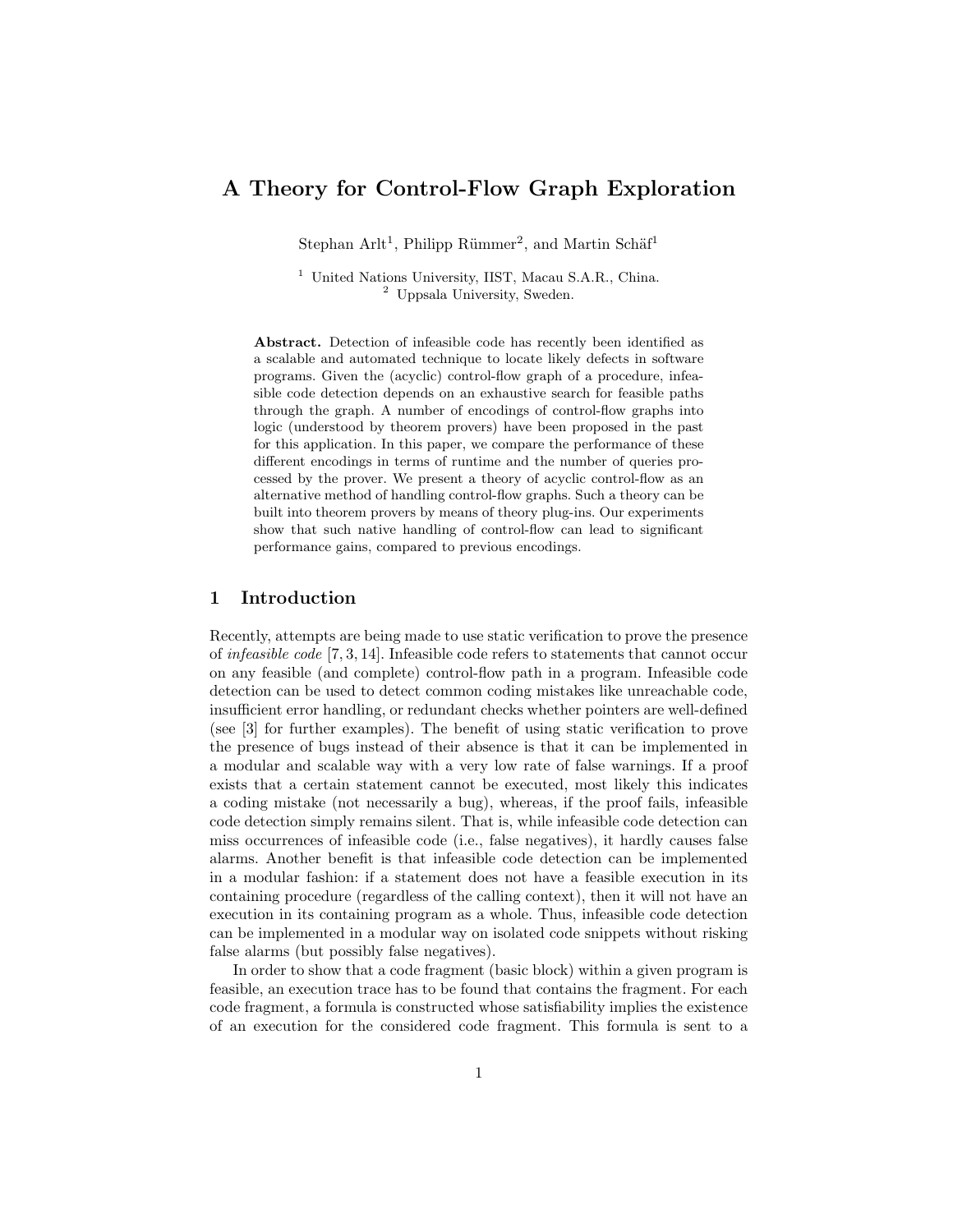theorem prover, which either proves that the fragment in fact has no execution (the formula is unsatisfiable), or computes a model that witnesses the existence of an execution. The construction of execution traces is the main bottleneck of algorithms for checking feasibility.

We present a tighter integration of feasibility checking with the search procedure executed by theorem provers, by defining a theory of control flow that is natively implemented and integrated into the prover in the form of a theory  $pluq-in.$  With the help of the theory, we implement a query-optimal algorithm for feasibility checking, similar in spirit to the procedure presented in [3]. The use of a theory plug-in eliminates the need for helper variables to implement the query-optimal algorithm, and generally enables more efficient control-flow exploration; in experiments on real-world Java applications, our new algorithm is more than one order of magnitude faster than the one in [3], and significantly faster than other (encoding-based) algorithms for infeasible code detection that we compared to. We believe that our results make a convincing case for native implementation of decision procedures reasoning about program structure, with implications also for other forms of static analysis, including verification of safety properties and white-box methods to generate test cases.

The contributions of this paper are: (i) the definition of a theory of acyclic control flow, and an efficient implementation with the help of a theory plug-in; (ii) a query-optimal algorithm for feasibility checking; and (iii) an experimental evaluation on a set of large Java applications. Our implementation and benchmarks are publicly available.<sup>1</sup>

Related Work. Different approaches have been presented to identify code that does not occur on feasible executions within a given program, such as [6, 8, 14, 3]. In this paper we focus on static verification based approaches to detect infeasible code and on their strategies to explore all paths in a program. In [14] so called wedges are identified as a suitable subset of statements that need to be check. In [7] Boolean helper variables are used to render all executions that do not pass a location infeasible. Both approaches are worst-case optimal but neither proposes a strategy to explore the program efficiently.

In [3], integer-typed helper variables are used to enable queries that check for the existence of a feasible path which covers at least  $n$  previously uncovered statements. With that, a query-optimal algorithm is possible. We have reimplemented this approach for our experiments.

In [4] a different encoding of the weakest liberal precondition is proposed that also encodes the backward reachability of statements. With this encoding, counterexamples from the theorem prover can be used to identify feasible controlflow paths in a program. Based on this, they present a covering algorithm that uses enabling clauses. They argue that allowing to prover to find a covering strategy is more efficient than forcing it towards a particular strategy. We will also compare with this algorithm in our experiments.

 $^1$  http://www.joogie.org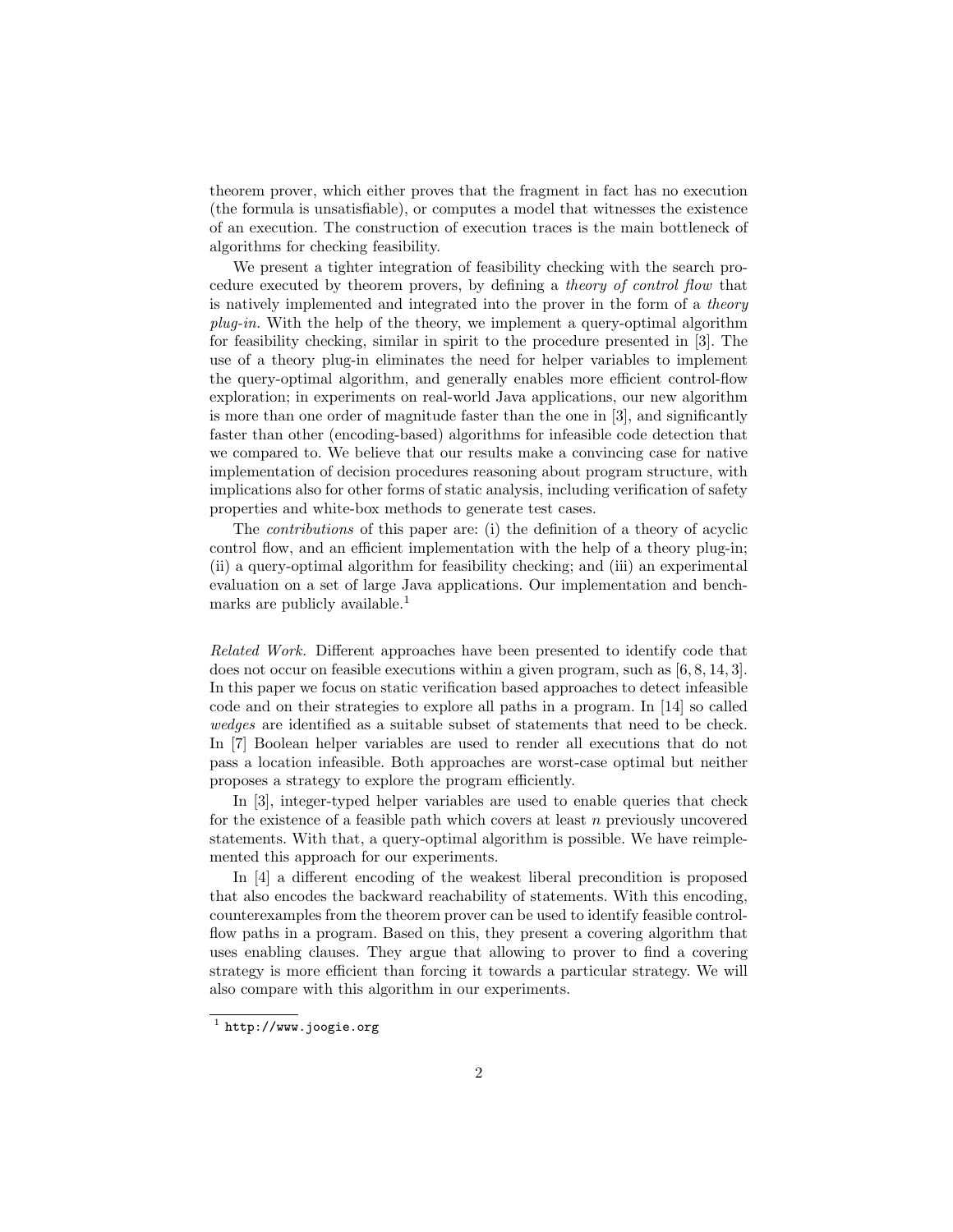### 2 A Theory of Acyclic Control-Flow

#### 2.1 Programs and Acyclic Control-Flow Graphs

Throughout this paper, we consider programs written in a simple unstructured language. The language can be seen as a simplified version of Boogie [10]:

> $Program ::= Block^*$  $Block ::= label: Stmt^* \textbf{goto} label^*;$  $Stmt ::= |VarId := Expr; |$  assume  $Expr;$

The semantics of programs is as usual. We focus on the case of loop-free (or acyclic) programs, and refer to related work for sound approaches to compute, for an arbitrary program  $P$ , a loop-free program  $P^{\#}$  that over-approximates the feasible executions of  $P$  (e.g., [7, 5]). We also assume that programs are upfront transformed to passive form [2], which means that assignments are replaced with fresh program variables and assume statements. Without loss of generality, it can further be assumed that every block in a program only consists of a single assume statement.

Definition 1 (Acyclic Control-Flow Graph). An acyclic control-flow graph (ACFG) is defined by a tuple  $(B, E, b_e, b_x)$ , where B is a set of propositional variables representing basic blocks,  $E \subseteq B^2$  is an acyclic edge relation, and  ${b_e, b_x} \subseteq B$  are two nodes such that every node in B is reachable from  $b_e$ , and  $b_x$  is reachable from every node in B.

Every passive loop-free program can be represented by an ACFG  $(B, E, b_e, b_x)$ , together with a function  $S : B \to For$  that maps every block variable  $b \in B$ (representing a block  $l_b$ : assume  $\phi_b$ ; goto ...) to the formula  $S(b) = \phi_b$ .

**Definition 2 (Feasible block).** Suppose  $(B, E, b_e, b_x)$  is an ACFG, and S a labelling of the blocks as above. A block represented by block variable  $b \in B$  is called feasible iff there is a set  $P = \{b_1, b_2, \ldots, b_n\} \subseteq B$  of nodes such that  $b \in P$ ,  $b_1 = b_e, b_n = b_x$ , for all  $i \in \{1, \ldots, n-1\}$  it is the case that  $(b_i, b_{i+1}) \in E$ , and  $\bigwedge_{i=1}^n S(b_i)$  is satisfiable.

In order to systematically discover feasible blocks, we consider the models of the formula  $WLP \wedge b_e$ , where:

$$
WLP = \bigwedge_{b \in B} \left( b \implies S(b) \land SuccConj(b) \right) \tag{1}
$$

$$
SuccConj(b) = \begin{cases} \bigvee_{(b,b') \in E} b' & \text{if } b \neq b_x \\ \text{true} & \text{otherwise} \end{cases}
$$

It is easy to see that a block  $b \in B$  is feasible iff  $WLP \wedge b_e$  has a model that maps b to true, and in which the subset  $B' \subseteq B$  of block variables that is mapped to true is minimal [1]. Hence, a theorem prover can be used to enumerate feasible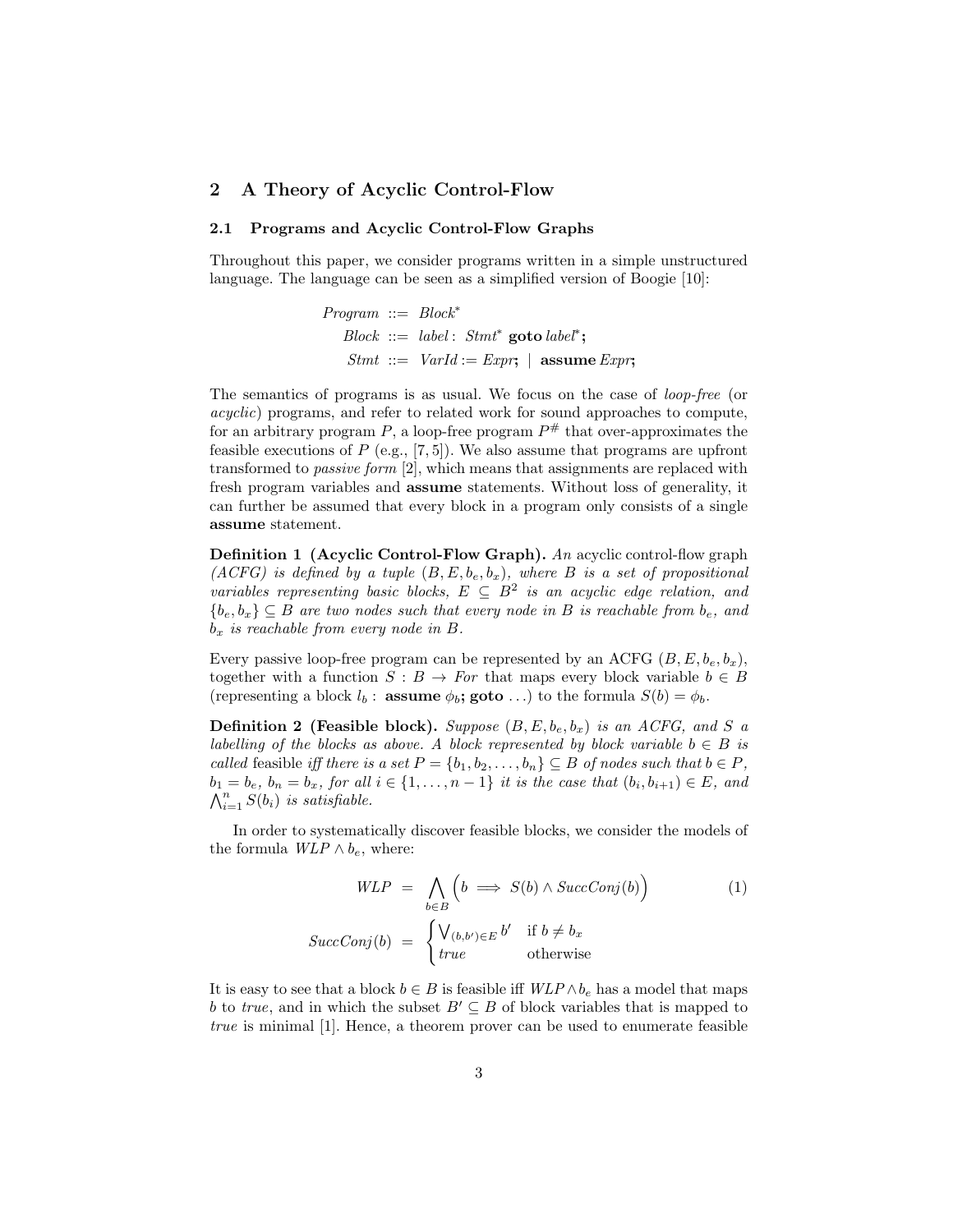blocks by repeatedly computing models of the conjunction  $WLP \wedge b_e$ . While this encoding is correct and practical, for the application of infeasible code detection it can be observed that it tends to provide insufficient guidance to a solver. In particular, when forcing the prover to follow a particular cover strategy (like in [3]), we claim that it is beneficial to assist the prover by providing domainspecific knowledge about the structure of the control-flow graph to be explored; otherwise, the implemented cover strategy can cause a slowdown rather than a speedup, as the prover has to do significantly more internal backtracking [4] in order to accommodate the cover strategy. We present a way of integrating CFG exploration more deeply into the search algorithm used by solvers.

#### 2.2 Acyclic Control-Flow Graphs as a Theory

We want to force a prover to discover paths with many previously uncovered nodes first, and define a particular notion of control-flow path for this purpose:

**Definition 3** (k-C-Path). Suppose  $(B, E, b_e, b_x)$  is an ACFG,  $C \subseteq B$  is a set of nodes, and  $k \in \mathbb{N}$  is an integer. A k-C-path is a set  $P = \{b_1, b_2, \ldots, b_n\} \subseteq B$ of nodes such that  $b_1 = b_e$ ,  $b_n = b_x$ , for all  $i \in \{1, \ldots, n-1\}$  it is the case that  $(b_i, b_{i+1}) \in E$ , and  $|P \cap C| \geq k$ .

Since the nodes  $B$  of an ACFG are defined to be propositional variables, we can regard an ACFG (together with a set C and an integer  $k$ ) as a logical theory that restricts the interpretation of  $B$  to  $k$ -C-paths:

**Definition 4 (ACFG theory).** The ACFG theory over  $(B, E, b_e, b_x)$ , a set  $C \subseteq B$ , and  $k \in \mathbb{N}$  is defined by the following axiom:

$$
\bigvee_{\substack{P \subseteq B \\ a \; k \text{-}C\text{-}path}} \left( \bigwedge P \land \neg \bigvee (B \setminus P) \right) \tag{2}
$$

The ACFG theory can be used to discover feasible blocks in a program, by choosing  $C \subseteq B$  as the set of blocks in a program that still have to be covered, and  $k$  as some constant determining how many blocks are supposed to be covered simultaneously. Every model of the formula  $WLP \wedge b_e$  that also satisfies (2) (i.e., every model modulo the ACFG theory, with parameters  $k$  and  $C$ ) represents a feasible  $k$ -C-path through the given program.

Clearly, axiom (2) will in general be of exponential size (in the size of the underlying ACFG), and is therefore not a practical way to implement the theory. The next section discusses how an efficient implementation, in the context of a DPLL-based solver, can be achieved by combining a set of smaller logical axioms with a tailor-made constraint propagator.

#### 2.3 Native Implementation of ACFG Theories

We implement a decision procedure for an ACFG theory in two parts: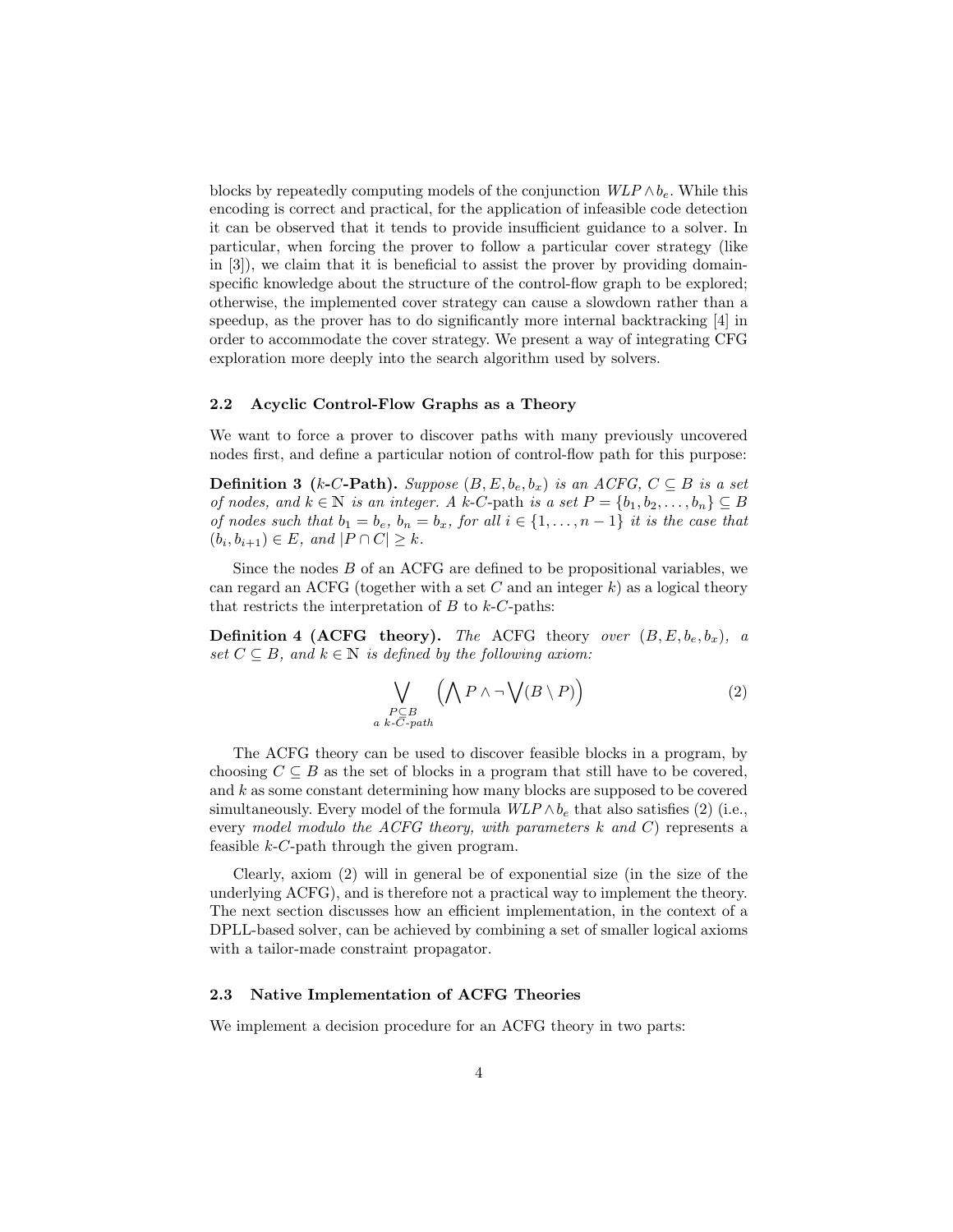- 1. a set of axioms that ensure that at least one path from  $b_e$  to  $b_x$  is selected in every accepted model;
- 2. a propagator (or theory solver) that ensures that at most one path is selected in a model, and that this path is a k-C-path.

In the rest of the section, we assume that an ACFG  $(B, E, b_e, b_x)$ , a set  $C \subseteq B$ , and a threshold  $k \in \mathbb{N}$  have been fixed.

Axioms. The required axioms are simple implications in forward direction, starting at the initial node of the ACFG:

$$
\left\{b_e\right\} \cup \left\{\left(b \implies \bigvee Succ(b)\right) \mid b \in B \setminus \{b_x\}\right\} \tag{3}
$$

where  $Succ(b) = \{b' \mid (b, b') \in E\}$  is the set of direct successors of  $b \in B$ .

In order to satisfy (3), a prover has to assign *true* to variable  $b_e$ , and whenever some block variable b is selected (assigned true), also one of the successors of b needs to be selected. Consequently, the axioms (3) are satisfied by interpretations of the variables B in which at least one path from  $b_e$  to  $b_x$  is selected; it is left to the heuristics of the prover which path to pick. However, satisfying interpretations might select multiple paths simultaneously, and they might also contain paths that do not start in the initial node  $b_e$  (but end in  $b_x$ ). Selected paths might moreover not be k-C-paths.

In our context, it can be observed that the axioms (3) are implied by the formula  $WLP \wedge b_e$  constructed in Section 2.1. This means that a search for models of  $WLP \wedge b_e$  (as done in Section 2.4 below) will automatically satisfy also (3), and it is not necessary to explicitly assert (3) as well.

Propagator. DPLL-style solvers [11] construct models of a given formula (usually modulo a set of background theories) by step-wise extension of partial interpretations, with backtracking being carried out whenever conflicts occur (dead ends in the search space are reached). In the context of an ACFG  $(B, E, b_e, b_x)$ , this means that at any point during DPLL search there is a subset  $B^+ \subseteq B$  of variables that have been assumed to be *true*, and a subset  $B^- \subseteq B \setminus B^+$  of variables that have been assumed to be *false*. Other variables  $B \setminus (B^+ \cup B^-)$  are unassigned. This means that the search has narrowed down the set of considered k-C-paths to those paths  $P \subseteq B$  with  $B^+ \subseteq P$  and  $B^- \cap P = \emptyset$ .

Given such a partial interpretation  $(B^+, B^-)$ , a tailor-made propagator can infer further information, and thus decide the value of further variables in the remaining set  $B \setminus (B^+ \cup B^-)$ :

- 1. most importantly, the propagator can check whether there is at all a  $k$ -Cpath  $P \subseteq B$  with  $B^+ \subseteq P$  and  $B^- \cap P = \emptyset$ . If this is not the case, the assignment  $(B^+, B^-)$  is inconsistent, and search has to backtrack.
- 2. it can be checked whether there are inevitable nodes

 $I = \bigcap \{ P \subseteq B \mid P \text{ a } k\text{-}C\text{-path with } B^+ \subseteq P, B^- \cap P = \emptyset \}$ 

that have to visited by every  $k$ -C-path that is consistent with the chosen assignment  $(B^+, B^-)$ . Variables in I can immediately be set to true.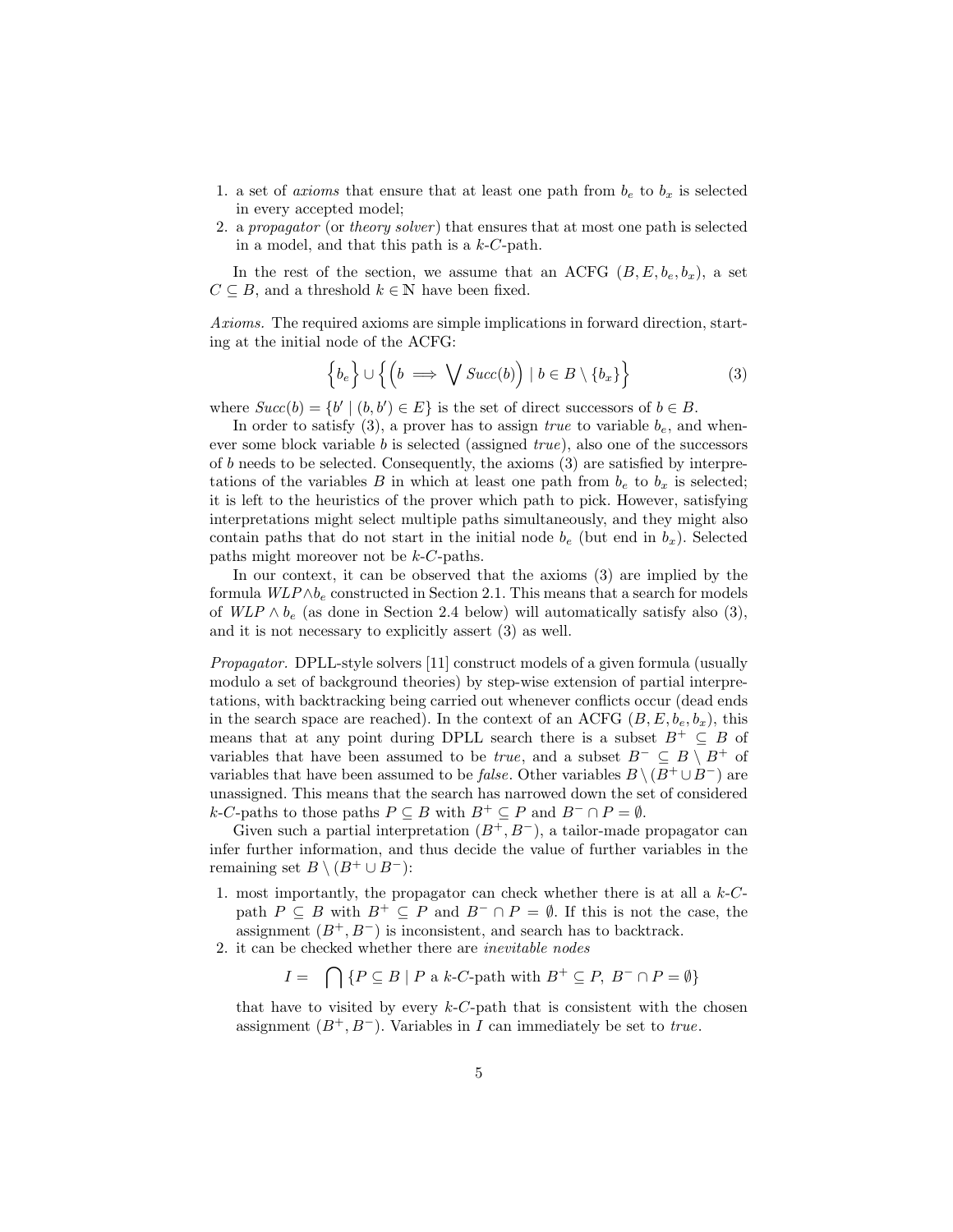3. it can be checked whether there are unreachable nodes

$$
U = B \setminus \bigcup \{ P \subseteq B \mid P \text{ a } k\text{-}C\text{-path with } B^+ \subseteq P, B^- \cap P = \emptyset \}
$$

that are not visited by any  $k$ -C-path consistent with the assignment  $(B^+, B^-)$ . Variables in U can immediately be set to false.

Note that the first kind of inference ensures that only satisfying assignments with at most one path are accepted, and only in case the path is a  $k$ -C-path. In combination with the axioms (3), this implies that only models representing single k-C-paths are produced. The second and third kind of propagation provide input for further Boolean constraint propagation, and ensure that a theorem prover does not spend time exploring parts of the ACFG in which no  $k$ -Cpaths can exist; in particular, a prover can immediately ignore any implication  $b \implies S(b) \wedge SuccConj(b)$  (from (1)) with  $b \in U$ , and can immediately process the succedent  $S(b) \wedge SuccConj(b)$  in case  $b \in I$ . In comparison with a direct encoding into logic (as in [3]), this provides a degree of look-ahead that can significantly speed up search.

All three types of inference can be performed in linear time in the size of the ACFG  $(B, E, b_e, b_x)$  by means of simple dynamic programming.

For our experiments, we implemented an ACFG constraint propagator in form of a theory plug-in that is loaded into the Princess theorem prover [13] and initialised with the ACFG  $(B, E, b_e, b_x)$ , the set  $C \subseteq B$ , and the threshold  $k \in$ N. The theory plug-in monitors the variable assignments made during search, and if possible adds inferred information (about inconsistency of the assignment  $(B^+, B^-)$ , or the value of the variables in I and U) to the state of the search.

#### 2.4 Infeasibility Checking with ACFG Theories

With the propagator from above, we can now implement a greedy path-cover algorithm for an ACFG on top of an incremental prover, following the idea of [3]: our algorithm  $InfCode$ , as shown in Algorithm 1, takes a loop-free program P and the associated ACFG  $(B, E, b_e, b_x)$ , and then repeatedly computes models of the formula  $WLP \wedge b_e$  representing terminating executions of P. Such models are constructed modulo the ACFG theory for  $(B, E, b_e, b_x)$ , with the set C initially set to the set of all nodes  $B$ , and  $k$  to a sufficiently large number (e.g., the length of a path from  $b_e$  to  $b_x$ ); only models are accepted that represent k-C-paths.

We repeatedly check for the existence of ACFG-models of  $WLP \wedge b_e$  using the helper function checkSat (line 7). If a model exists, i.e., checkSat returns SAT, we remove all variables  $b_i$  from C that were assigned true (line 9); such variables represent blocks on the found  $k$ -C-path. We then re-initialize the theory plug-in with the new reduced set  $C$  (line 10), and search for further models.

If no  $k$ -C-path exists, i.e., checkSat returns  $UNSAT$ , we restart the search for models with  $k \leftarrow [k/2]$  (line 15 and 16). The algorithm terminates if our set C becomes empty and thus all nodes have been covered (line 4), or we do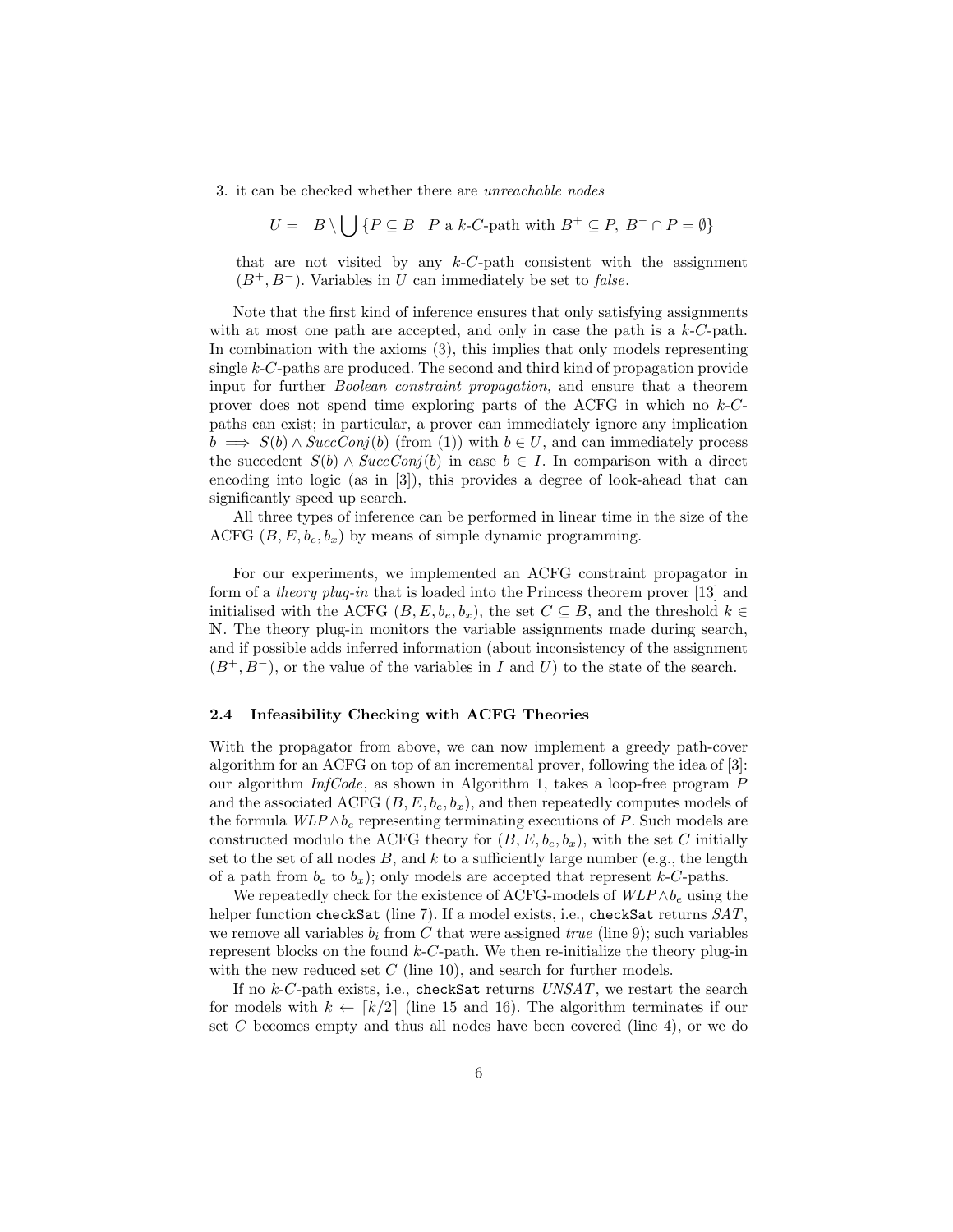Algorithm 1: *InfCode*: an algorithm to detect infeasible code.

**Input:** Passive loop-free program  $P$  with ACFG  $(B, E, entry, exit)$ 

```
Output: C: The set of block variables that do not have feasible executions.
begin
    k \leftarrow average path length;
    C \leftarrow B;
    assert(WLP \wedge b_e);restartModelSearch(k, C);
    while C \neq \{\} do
         R \leftarrow checkSat;
         if R = SAT then
             C \leftarrow \{b_i \in C \mid b_i \text{ is assigned } false \text{ in model}\};reinit\text{Plugin}(C);
         else
             if k = 1 then
                  return C
              endif
             k \leftarrow \lceil k/2 \rceil;
             restartModelSearch(k, C);
         endif
    endw
end
```
not find any k-C-path for  $k = 1$  (line 10). In that case, all remaining nodes in  $C$  cannot occur on a feasible path. A proof is given in [3].

Now let C be a so-called *effectual* subset of B [3]. That is,  $C \subseteq B$  is called effectual if it is a minimal set of block variables such that a set of feasible paths that covers all elements in C also covers all elements in B.

**Theorem 1.** Given an ACFG  $(B, E, b_e, b_x)$  with an unknown set of feasible paths. Let  $C \subseteq B$  be an effectual subset of B, and  $N(C)$  be the maximum number of elements in C that can occur together on one control-flow path. If K is the size of the smallest set of feasible paths that covers all coverable elements in  $C$ , then Algorithm 1 performs at most  $O(K \cdot \log(N(C)))$  queries.

A proof is given in [3]. As shown in [9] and [12] this is a query-optimal solution for the case that the set of feasible paths is unknown. However, the algorithm queries a theorem prover to check for a feasible path with certain properties. This is the most expensive part of the whole algorithm; in previous experiments, which implemented the algorithm with the help of a purely logical encoding and auxiliary variables, this led to the observation that the query-optimal algorithm is in reality slower than theoretically sub-optimal solutions [4]. We hypothesise that the implementation in form of a theory plug-in alleviates this bottleneck; to check if our intuition holds, we compare our algorithm with other approaches on several large-scale programs in the following section.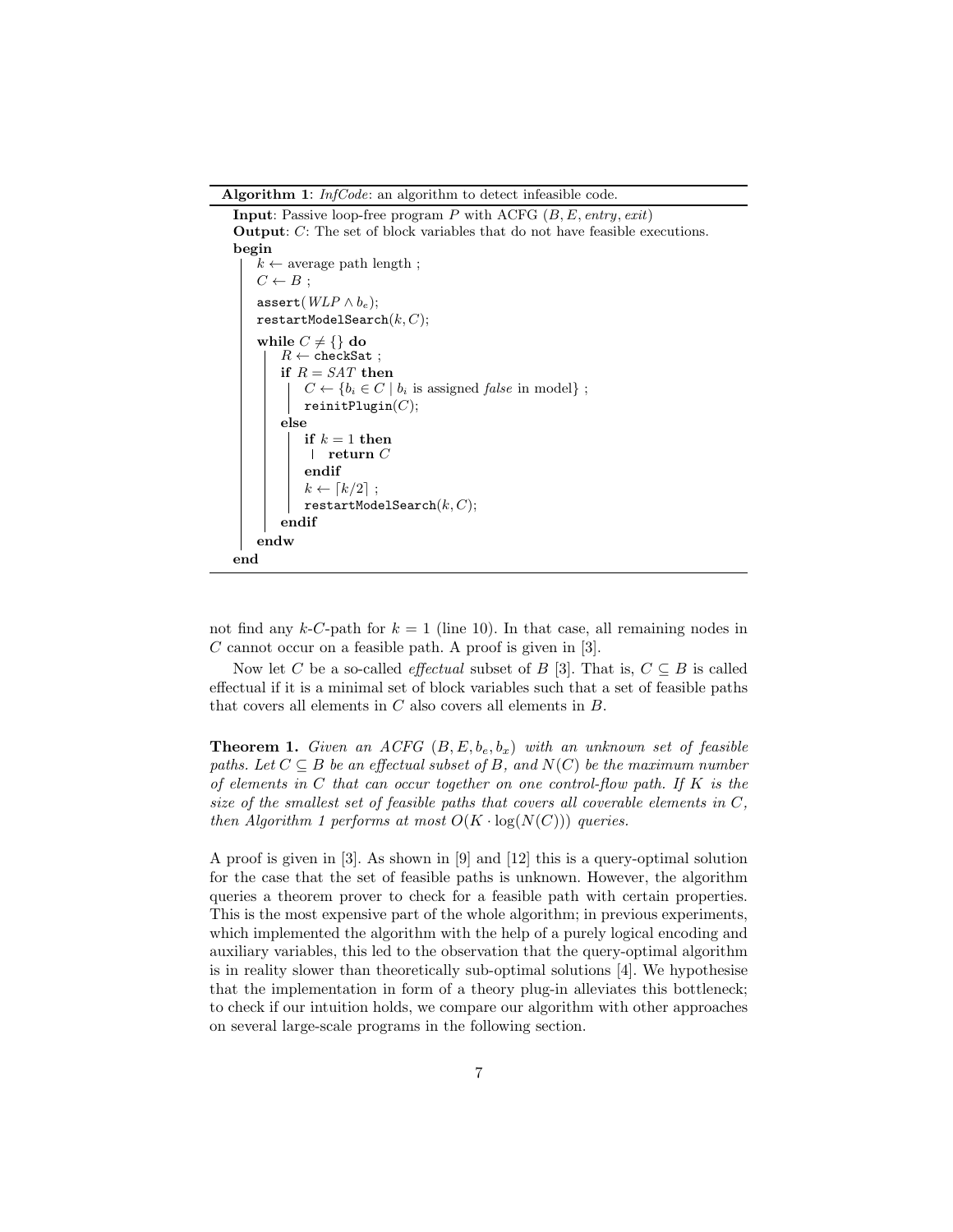| Program    | LOC     | $#$ methods | # inf code |
|------------|---------|-------------|------------|
| Open eCard | 456,220 | 15,654      | 26         |
| ArgoUML    | 156,294 | 9,981       | 28         |
| FreeMind   | 53,737  | 5,613       | 10         |
| Joogie     | 11,401  | 973         | 0          |
| Rachota    | 11,037  | 1,279       |            |
| TerpWord   | 6,842   | 360         | 3          |

Table 1. Name, size, and detected infeasible code for the six AUTs in our experiments.

#### 3 Experiments

We have implemented our approach in Joogie, http://www.joogie.org. The Joogie tool takes a Java program as input and computes a loop-free abstraction of this program that can be translated into first-order logic (modulo the theory of arrays, and linear integer arithmetic). Joogie then generates feasibility checks, using four encoding schemes outlined in the next paragraph, and sends the resulting constraints to the theorem prover Princess [13]. For details on this translation and the inserted run-time assertions we refer to [3].

Experimental setup. For the loop-free program provided by Joogie, we compare four ways of detecting infeasible code.  $(A)$  the method presented in Section 2, implemented using a native theory plug-in,  $(B)$  an approach that uses enabling clauses to cover at least one new block in each iteration [4],  $(C)$  an approach that uses blocking clauses to never cover the same path twice  $[4]$ , and  $(D)$  and approach that is similar to ours, but uses the solver as a black box and asserts linear inequalities to implement a query-optimal algorithm [3].

Note that all four approaches to detect infeasible code are complete for loopfree Boogie programs. Hence the detection rate is the same for all approaches (and only limited by the abstraction performed by Joogie), and we are only interested in the computation time of each approach.

We evaluate our approach on six open-source applications (AUTs): OpeneCard, a software to support the German eID, a CASE tool called ArgoUML, the mind-mapping tool FreeMind, the time-keeping software Rachota, the word processor TerpWord, and Joogie itself. Joogie applied each infeasible code detection algorithm to each procedure of an AUT individually. That is, Joogie does not perform inter-procedural analysis. Calls to procedures are replaced by nondeterministic assignments to all variables modified by the callee instead. For each procedure, we stop the time spent in the theorem prover process. If the theorem prover takes more than 30 seconds to analyze one procedure, we kill the process with a timeout and continue with the next procedure. All experiments are run on a workstation with 3 GHz CPU, 8 GB RAM, and 640 GB HDD.

Table 1 shows the details of the AUTs including the infeasible code that is found by Joogie. Even though we picked stable releases of each AUT, we could detect infeasible code in all of them besides Joogie. Most of the infeasible code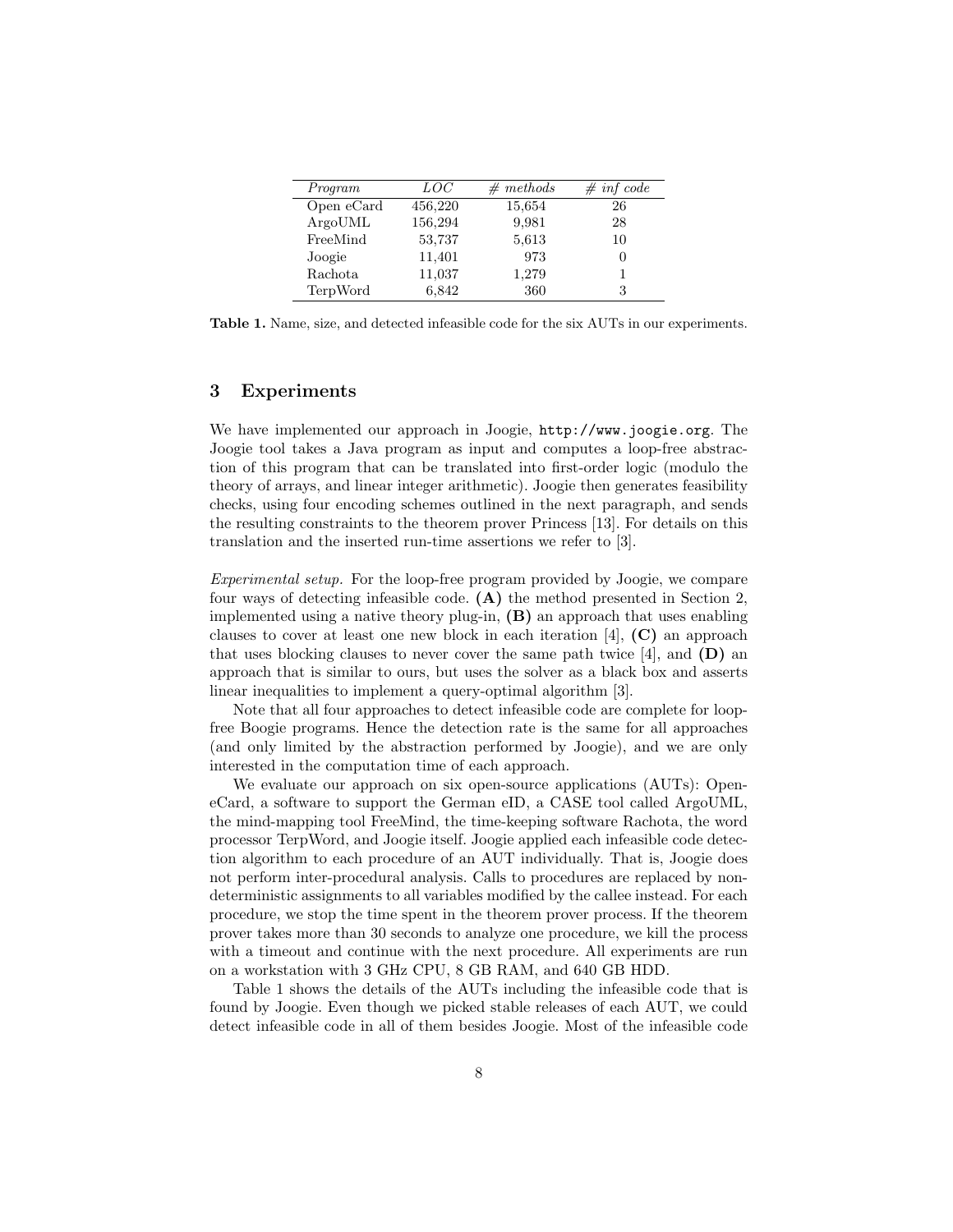

Fig. 1. Total time needed by the four considered algorithms on the six AUTs.

found is unreachable, some is caused by null checks of objects that have already been accessed (which is actually unreachable), and few cases are reported due to explicit contradictions (e.g., dereferencing a pointer known to be null).

Results. Figure 1 shows our experimental results. Our algorithm A computed a total 133, 330 queries in 48.26 minutes. Algorithm B used 130, 059 queries and 206.20 minutes, algorithm C 250, 566 queries and 424.11 minutes, and algorithm D 132, 976 queries and 646.21 minutes. The experiments show that our approach is significantly faster on all AUTs than existing approaches. The greedy algorithms  $A$  and  $D$  require a similar amount of queries. However, algorithm  $D$  is significantly slower. This is because  **forces the prover to restrict it's search** to a particular subset of paths by adding linear inequalities which can only be understood by the prover when using the corresponding theory. The algorithms A, B, D require a similar number of queries. Algorithm C used significantly more time than  $A$  and  $B$ . Apparently, the theorem prover tries to change as few values as possible in each iteration, thus blocking clauses might cause the prover to explore all possible control-flow paths. However, we can see that not restricting the solver results in very fast queries (the smallest time per query).

Threats to validity. We report the expected threats to validity: our AUTs do not represent a statistically significant sample. However, they are real programs, not tailored towards the experiments, and of reasonable size. Another threat is that theorem provers other than Princess might produce different results.

# 4 Conclusion

We have presented a new algorithm to detect infeasible code. In contrast to previous work, our algorithm deeply integrates with the used theorem prover. Not